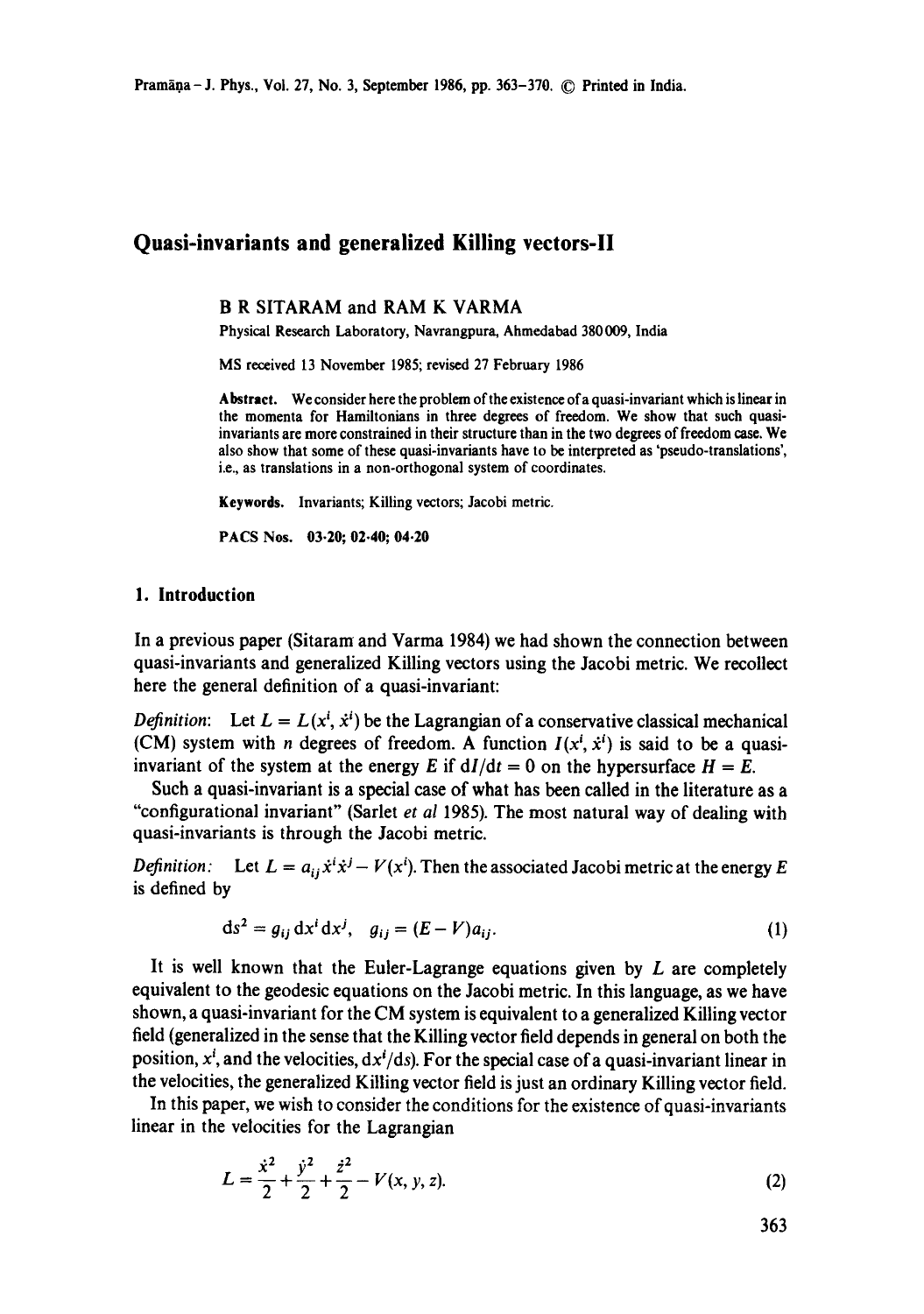The corresponding Jacobi metric is  $g_{ii} = g\delta_{ii}$ ,  $g = (E - V)$ .

### **2. The Killing equations and their solutions**

The Killing equations (Eisenhart 1966) can be readily seen to yield

$$
\xi^1 \frac{\partial g}{\partial x} + \xi^2 \frac{\partial g}{\partial y} + \xi^3 \frac{\partial g}{\partial z} + g \frac{\partial \xi^1}{\partial x} = 0, \tag{3a}
$$

$$
\xi^1 \frac{\partial g}{\partial x} + \xi^2 \frac{\partial g}{\partial y} + \xi^3 \frac{\partial g}{\partial z} + g \frac{\partial \xi^2}{\partial y} = 0, \tag{3b}
$$

$$
\xi^1 \frac{\partial g}{\partial x} + \xi^2 \frac{\partial g}{\partial y} + \xi^3 \frac{\partial g}{\partial z} + g \frac{\partial \xi^3}{\partial z} = 0, \tag{3c}
$$

$$
\frac{\partial \xi^1}{\partial y} + \frac{\partial \xi^2}{\partial x} = 0, \quad \frac{\partial \xi^1}{\partial z} + \frac{\partial \xi^3}{\partial x} = 0, \quad \frac{\partial \xi^2}{\partial z} + \frac{\partial \xi^3}{\partial y} = 0,
$$
 (3d)

where the Killing vector field is assumed to have components  $(\xi^1, \xi^2, \xi^3)$  and where the quasi-invariant has the form

$$
I = \xi_1 \frac{dx}{ds} + \xi_2 \frac{dy}{ds} + \xi_3 \frac{dz}{ds}.
$$

It readily follows from the above equations that

$$
\frac{\partial \xi^1}{\partial x} = \frac{\partial \xi^2}{\partial y} = \frac{\partial \xi^3}{\partial z}.
$$
 (3e)

From (3d) and (3e), it follows that

$$
\frac{\partial^2 \xi^1}{\partial x^2} + \frac{\partial^2 \xi^1}{\partial y^2} = \frac{\partial^2 \xi^1}{\partial x^2} + \frac{\partial^2 \xi^1}{\partial z^2} = 0.
$$
 (3f)

with similar equations for  $\xi^2$  and  $\xi^3$ .

The most general solution of (3f) is

$$
\xi^1 = f_1(x+iy+iz) + f_2(x+iy-iz) + f_3(x-iy-iz) + f_4(x-iy+iz),
$$

where  $f_1, f_2, f_3$  and  $f_4$  are arbitrary functions of their arguments. (Strictly speaking, we should also insist that  $\xi^1$  is real, which yields conditions relating the f's, but this will not be necessary for what follows). It is then easy to see, using (3d) that

$$
\xi^2 = -i(f_1 + f_2 - f_3 - f_4) + G_1(z),
$$
  

$$
\xi^3 = -i(f_1 - f_2 - f_3 + f_4) + G_2(y),
$$

where we have omitted the arguments of functions  $f_1 \ldots f_4$  and where we have taken  $G_1$  and  $G_2$  to be functions respectively of z and y alone. This choice then easily satisfies conditions (3e) also. These functions are then determined using the conditions ( $\partial \xi^2/\partial z$ )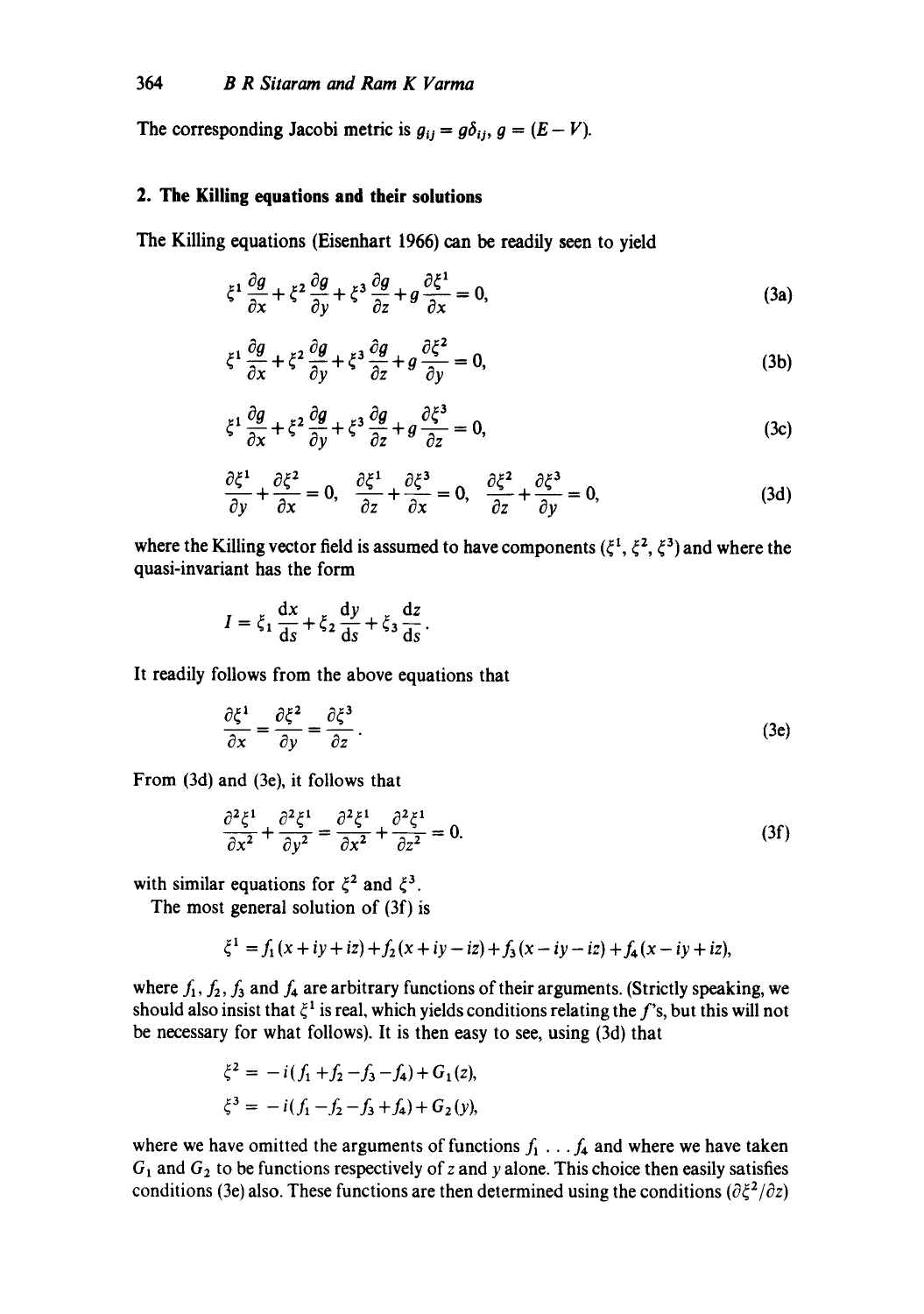$+$  ( $\partial \xi^3 / \partial y$ ) = 0 (last of (3d)). This yields

$$
\frac{dG_1}{dz} + \frac{dG_2}{dy} + 2[\dot{f}_1 - \dot{f}_2 + \dot{f}_3 - \dot{f}_4] = 0,
$$
\n(4a)

where the dot stands for differentiation w.r.t. the argument of the functions  $f_1 \ldots f_4$ . We immediately deduce that

$$
\frac{d^2 G_1}{dz^2} + 2i[\ddot{f}_1 + \ddot{f}_2 - \ddot{f}_3 - \ddot{f}_4] = 0,
$$
\n(4b)

$$
\frac{d^2 G_2}{dy^2} + 2i[\tilde{f}_1 - \tilde{f}_2 - \tilde{f}_3 + \tilde{f}_4] = 0.
$$
 (4c)

We now use the following: (a) the second derivative of  $(4a)$  w.r.t. x; (b) the derivatives of (4b) w.r.t. x and y; (c) the derivatives of (4c) w.r.t. x and z. Simple algebra yields

$$
\dddot{f}_1 = \dddot{f}_2 = \dddot{f}_3 = \dddot{f}_4 = 0,
$$

which implies that  $f_1 \ldots f_4$  are at most quadratic in their arguments and hence that  $\xi^1$ ,  $\xi^2$  and  $\xi^3$  are at the most quadratic in x, y, z. It is then easy to show that the most general solution of (3d) and (3e) is

$$
\xi^{1} = \frac{\alpha}{2}(x^{2} - y^{2} - z^{2}) + \beta xy + \gamma xz + \delta x + \epsilon y + \mu z + \sigma,
$$
  

$$
\xi^{2} = \frac{\beta}{2}(y^{2} - x^{2} - z^{2}) + \alpha xy + \gamma yz - \epsilon x + \delta y + \nu z + \tau,
$$
  

$$
\xi^{3} = \frac{\gamma}{2}(z^{2} - x^{2} - y^{2}) + \alpha xy + \beta yz - \mu x - \nu y + \delta z + \rho,
$$
 (5)

where  $\alpha$ ,  $\beta$ ,  $\gamma$ ,  $\delta$ ,  $\varepsilon$ ,  $\mu$ ,  $\nu$ ,  $\sigma$  and  $\tau$  are arbitrary real parameters.

This result already shows the difference between the  $n = 2$  case and the  $n = 3$  case. Recall that  $n = 2$ , the components  $\xi^1$  and  $\xi^2$  of the Killing vector field were just constrained to be conjugate solutions of Laplace's equations in two dimensions, or equivalently by the fact that  $\xi^1 + i\xi^2$  was an analytical function of  $x + iy$ . On the other hand, here, we have three considerations: (1)  $\xi^1 + i\xi^2$  analytic in  $x + iy$ , (2)  $\xi^1 + i\xi^3$ analytic in  $x + iz$  and (3)  $\xi^2 + i\xi^3$  analytic in  $y + iz$ . While the first two conditions are similar to the  $n = 2$  case, the third condition is extremely restrictive and yields the above solutions as the most general solution. We show below that such restrictions would play a similar role in the  $n > 3$  case also (cf. §4).

Another result of the restrictive nature of the Killing equations is in the simultaneous existence of two independent Killing vectors. Assume that one of the Killing vectors,  $\xi$ say, has a quadratic dependence on x, y, z (e.g.  $\alpha = 1$ , all other constants zero in (5)). It can be shown then, that the other Killing vector, say  $\eta$ , cannot have a quadratic dependence on x, y, z. For, if this were so, the commutator of  $\xi$  and  $\eta$ , which should also be a Killing vector field, would have a cubic dependence on  $x$ ,  $y$ ,  $z$ , which is not permitted. This result would also be generalizable to  $n > 3$ .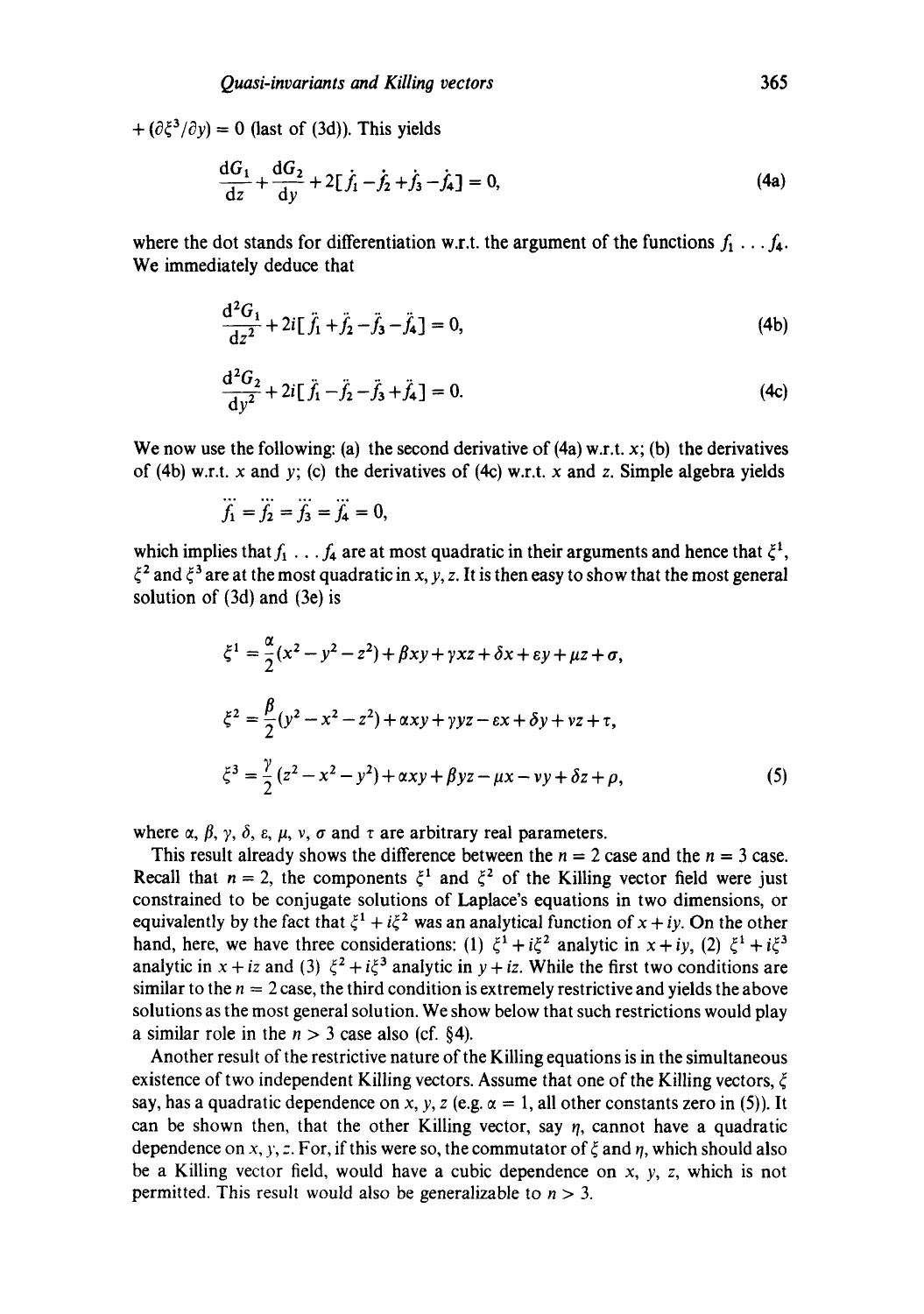## **3. The conditions on g**

Having obtained the general solution for  $\xi = (\xi^1, \xi^2, \xi^3)$ , it is now necessary to solve the last of the Killing equations.

$$
\xi^1 \frac{\partial g}{\partial x} + \xi^2 \frac{\partial g}{\partial y} + \xi^3 \frac{\partial g}{\partial z} + g \frac{\partial \xi^1}{\partial x} = 0.
$$
 (6)

The easiest way to solve this equation is to first make a coordinate transformation  $(x, y, z) \rightarrow (X, Y, Z)$ , where  $(X, Y, Z)$ , are some functions of x, y, z, such that in the new coordinate system, the vector has coordinates  $(1, 0, 0)$ . Such a step can always be carried out for any  $\zeta$  (Eisenhart 1966). In contrast to the  $n = 2$  case, it is not possible to write the general solution for  $(X, Y, Z)$  in terms of  $(x, y, z)$ , but the transformation is trivial to carry out in a few special cases where the transformation generated by the quasiinvariant is easy to interpret physically:

(a)  $\sigma$ ,  $\tau$ ,  $\rho$  non-zero: generates translations along a straight line in the x, y, z space; g has to be independent of the coordinate which measures distances along this line.

(b)  $\varepsilon$ ,  $\mu$ , v non-zero: generates rotations along some axis in x, y, z space; g has to be independent of an angle coordinate orthogonal to the rotation axis.

(c)  $\delta$  non-zero: generates uniform scaling along all three axes; g should depend only on scale independent quantities (e.g.  $x^2/y^2 + z^2$ ,  $y/z$ ,  $x^2/yz$ , etc.).

Combinations of these cases can be discussed in a like manner. For the general case, we proceed as follows: The requirement that in the new coordinates,  $\xi$  should have the components (1, 0, 0) leads directly to the differential equations:

$$
\xi \cdot \nabla X = 1, \quad \xi \cdot \nabla Y = 0, \quad \xi \cdot \nabla Z = 0. \tag{7}
$$

We can distinguish between two cases: (a)  $\xi \cdot \nabla \times \xi = 0$  and (b)  $\xi \cdot \nabla \times \xi \neq 0$ . The condition  $\xi \cdot \nabla \times \xi = 0$  can be written in terms of the various parameters appearing in  $(5)$  as

$$
\nu\alpha + \gamma\epsilon - \mu\beta = 0; \quad \delta\nu + \rho\beta - \tau\gamma = 0; \quad \mu\delta + \rho\alpha - \sigma\gamma = 0; \n\delta\epsilon - \sigma\beta + \tau\alpha = 0; \quad \rho\epsilon - \mu\tau + \sigma\nu = 0.
$$
\n(8)

Case (a): When these conditions are satisfied, it is easy to see that the following system of equations is integrable and defines a solution of (7):

$$
\nabla X = \frac{\xi}{|\xi|^2}, \quad \nabla Y = \frac{\nabla \times \xi}{|\nabla \times \xi|^2}.
$$
 (9)

Z can then be easily determined to be a solution of the equation

$$
\nabla Z = G(x, y, z) \cdot \xi \times (\nabla \times \xi),\tag{10}
$$

where  $G$  is a solution of the equation

$$
(\nabla G) \times [\xi \times (\nabla \times \xi)] = -G\{\nabla \times [\xi \times (\nabla \times \xi)]\}.
$$
 (11)

An alternative way of proceeding is to use the fact that the surface  $Y = constant$  is a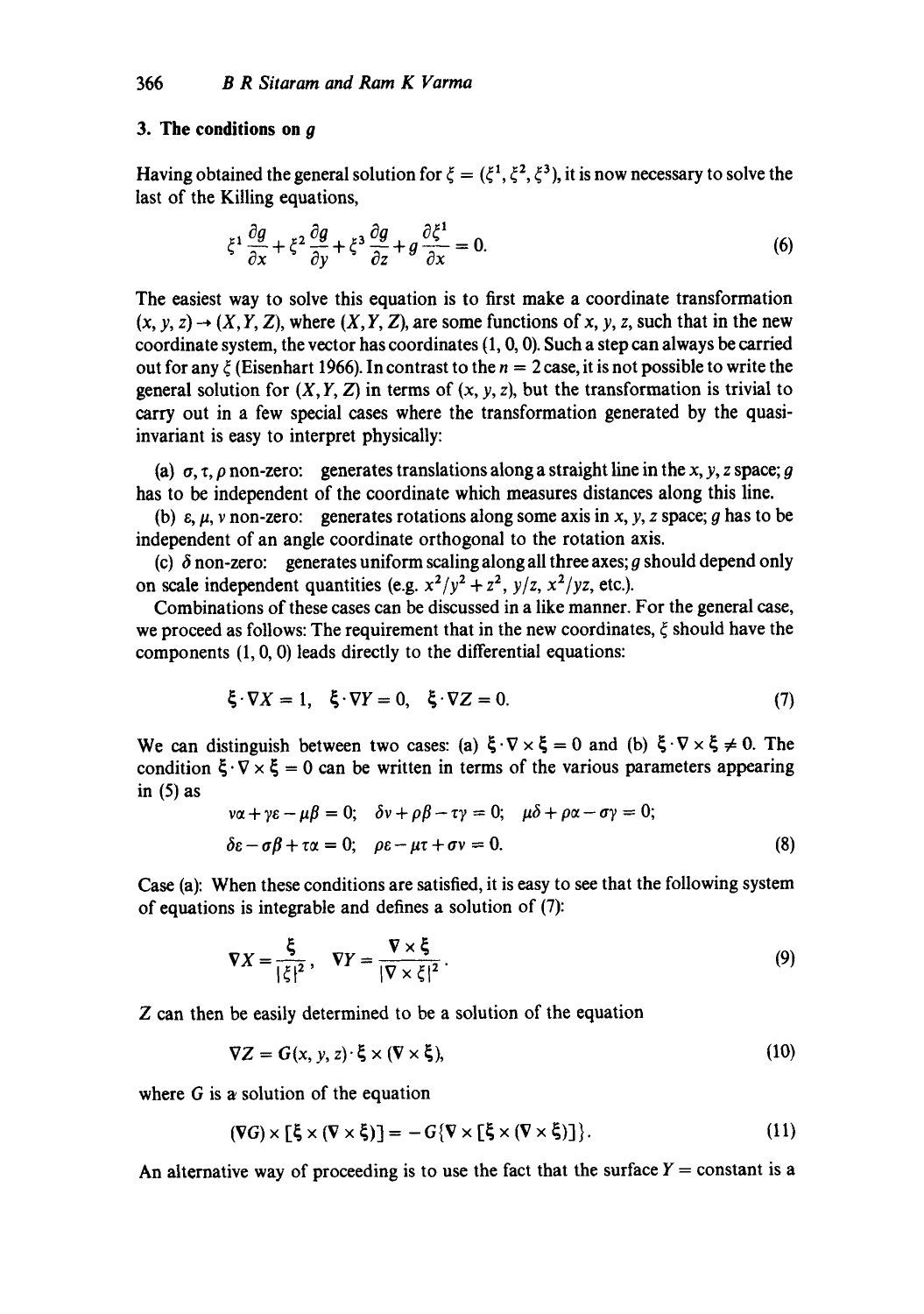solution of the equation

$$
\mathrm{d}x/\xi^1 = \mathrm{d}y/\xi^2 = \mathrm{d}z/\xi^3,\tag{12}
$$

which is the characteristic equation of the equation  $\xi \cdot \nabla Y = 0$  and then use Jacobi's last multiplier theorem (Whittaker 1944) to get Z, the other solution of the characteristic equation. It can be shown that it is possible to choose Z such that  $\nabla X \cdot \nabla Z = 0$ ,  $\nabla Y \cdot \nabla Z$  $= 0$ . Note also that, by construction,  $\nabla X \cdot \nabla Y = 0$ .

As an example, assume that  $\alpha = 2$ , all other parameters = 0 in (5). Then one set of coordinates  $(X, Y, Z)$  which satisfies (7) is given by

$$
X = -\frac{x}{x^2 + y^2 + z^2}, \quad Y = \frac{x^2 + y^2 + z^2}{(y^2 + z^2)^{1/2}}, \quad Z = y/z.
$$
 (13)

Transforming to  $X, Y, Z$  coordinates, we get,

$$
H = \frac{1}{2} [(|\nabla X|)(|\nabla Y|)(|\nabla Z|)] \left[ \frac{\dot{X}^2}{|\nabla X|^2} + \frac{\dot{Y}^2}{|\nabla Y|^2} + \frac{\dot{Z}^2}{|\nabla Z|^2} \right] + V(X, Y, Z)
$$

with the corresponding Jacobi metric given by (14)

$$
g_{11} = g \frac{|\nabla Y||\nabla Z|}{|\nabla X|}, \quad g_{22} = g \frac{|\nabla X||\nabla Z|}{|\nabla Y|}, \quad g_{33} = g \frac{|\nabla X||\nabla Y|}{|\nabla Z|}.
$$
 (15)

Using the fact that in these coordinates,  $\zeta$  has components  $(1, 0, 0)$  leads to the conditions

$$
\frac{\partial g_{11}}{\partial X} = \frac{\partial g_{22}}{\partial X} = \frac{\partial g_{33}}{\partial X} = 0.
$$
 (16)

If we define  $\tilde{g} = g (|\nabla X| \cdot |\nabla Y| \cdot |\nabla Z|)$ , then these equations require

$$
\frac{\partial}{\partial X} \left( \frac{\tilde{g}}{|\nabla X|^2} \right) = \frac{\partial}{\partial X} \left( \frac{\tilde{g}}{|\nabla Y|^2} \right) = \frac{\partial}{\partial X} \left( \frac{\tilde{g}}{|\nabla Z|^2} \right)
$$
(17)

and hence that

$$
\frac{\partial}{\partial X} \ln |\nabla X|^2 = \frac{\partial}{\partial X} \ln |\nabla Y|^2 = \frac{\partial}{\partial X} \ln |\nabla Z|^2,
$$
\n(18)

which can be easily verified to be true. The solution of (17) can then be written as  $\tilde{g} = |\nabla X|^2 \cdot F(Y, Z)$ , where F is an arbitrary function of its arguments and hence,

$$
g = E - V = F(Y, Z) \cdot \frac{|\nabla X|}{|\nabla Y| |\nabla Z|}.
$$
\n(19)

It is worthwhile remarking here that using, e.g.,

$$
g = E - V = F(X, Z) \cdot \frac{|\nabla Y|}{|\nabla X| |\nabla Z|}
$$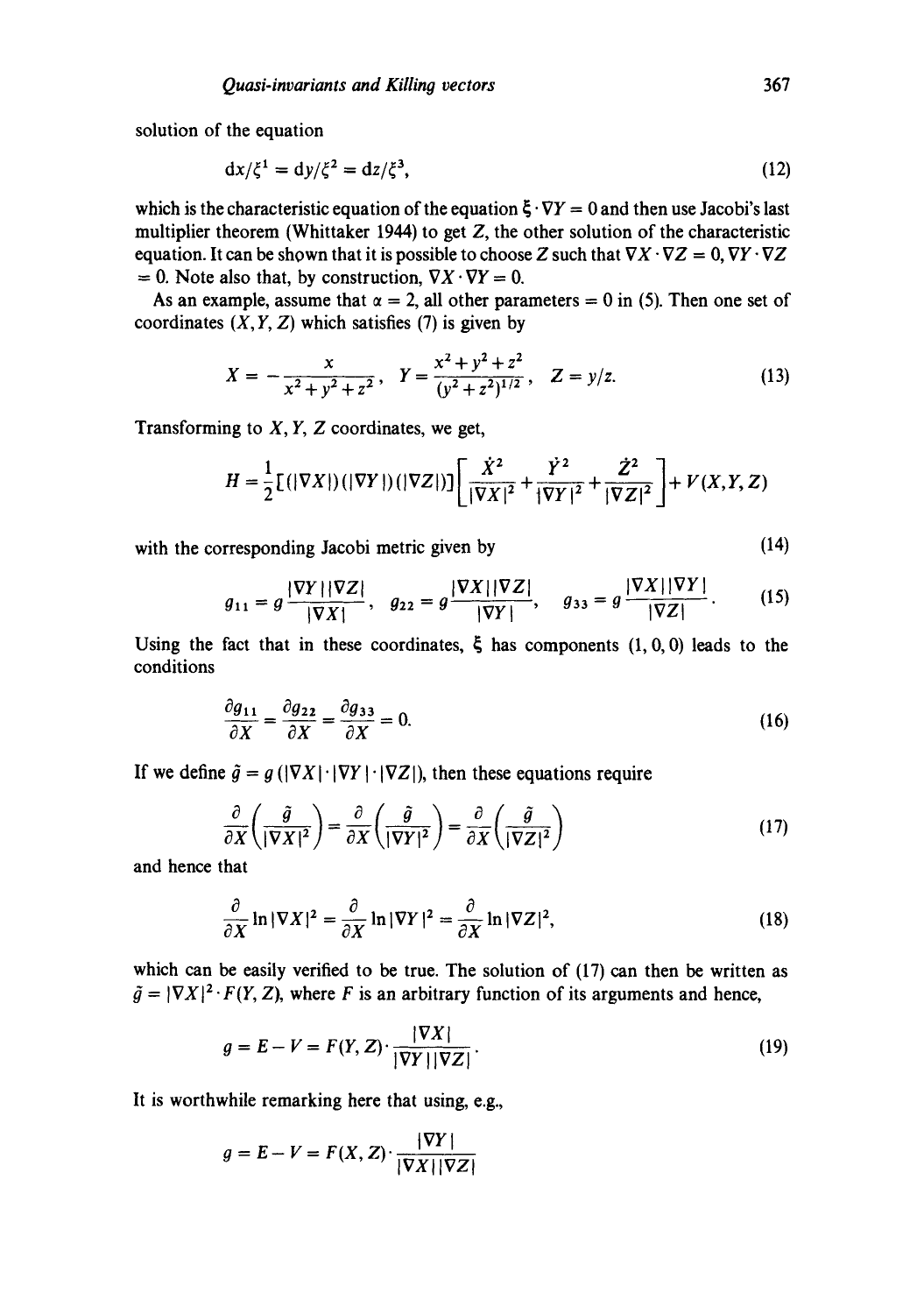does not lead to a Killing vector field, as the conditions

$$
\frac{\partial}{\partial Y}\ln|\nabla X|^2 = \frac{\partial}{\partial Y}\ln|\nabla Y|^2 = \frac{\partial}{\partial Y}\ln|\nabla Z|^2
$$

are not satisfied. This is similar to the case of polar coordinates in  $n = 2$ , where a potential independent of r does not lead to an invariant.

case (b): When  $\zeta \cdot \nabla \times \zeta \neq 0$ , we come across a feature which is not to be found in the *n*  $= 2$  case. In general, for case (b), it is not possible to find an orthogonal system of coordinates *X, Y, Z* satisfying (7). Take for example the Killing vector defined by

$$
\xi = (x, y+z, z-y).
$$

One choice of coordinates satisfying (7) can be easily seen to be

$$
X = \ln x, \quad Y = \frac{\exp(2 \tan^{-1} y/z)}{y^2 + z^2}, \quad Z = x^2/(y^2 + z^2).
$$

It is quite straightforward to verify that while  $\nabla Y \cdot \nabla Z = 0$ ,  $\nabla X \cdot \nabla Y \neq 0$  and  $\nabla X \cdot \nabla Z \neq 0$ . It is worth noting here that X is uniquely defined by (7), as is the plane containing Y and Z. We have the freedom to choose  $Y$ , Z to be mutually orthogonal, i.e.  $\nabla Y \cdot \nabla Z = 0$ , as has been done above, but there is no way of choosing X to be orthogonal to the  $Y-Z$  plane and still have the property of satisfying (7). In this non-orthogonal coordinate system defined by  $(X, Y, Z)$ , the Killing vector generates a "pseudotranslation" along the X-axis. The fact that this transformation is a pseudo-translation can be seen by considering any transformation acting in a plane orthogonal to the  $X$ -axis, e.g., a rotation around the  $X$ -axis. In contrast to the usual case, it is quite clear that the pseudo-translation fails to commute with the rotation.

### **4. Generalization for n > 2**

The major results of the previous sections are, firstly, the severe constraints on the form of the quasi-invariants linear in the momenta, in contrast to the  $n = 2$  case, and, secondly, the existence of a new class of translations, i.e., the pseudo-translations considered in the previous section. Both these results generalize to the  $n = 3$  case as follows:

Let  $L = \sum_{n=0}^{\infty} \frac{(x^n)^n}{n!} - V(x^1, \dots, x^n).$ i=1

It is straightforward to show that the Killing equations imply the following set of equations:

$$
\frac{\partial \xi^i}{\partial x^j} + \frac{\partial \xi^j}{\partial x^i} = 0, \quad i \neq j,
$$
 (20a)

$$
\frac{\partial \xi^i}{\partial x^i} = \frac{\partial \xi^j}{\partial x^j} \qquad \text{(no summation)},\tag{20b}
$$

$$
\xi \cdot \nabla g + \frac{g}{n} (\nabla \cdot \xi) = 0, \tag{20c}
$$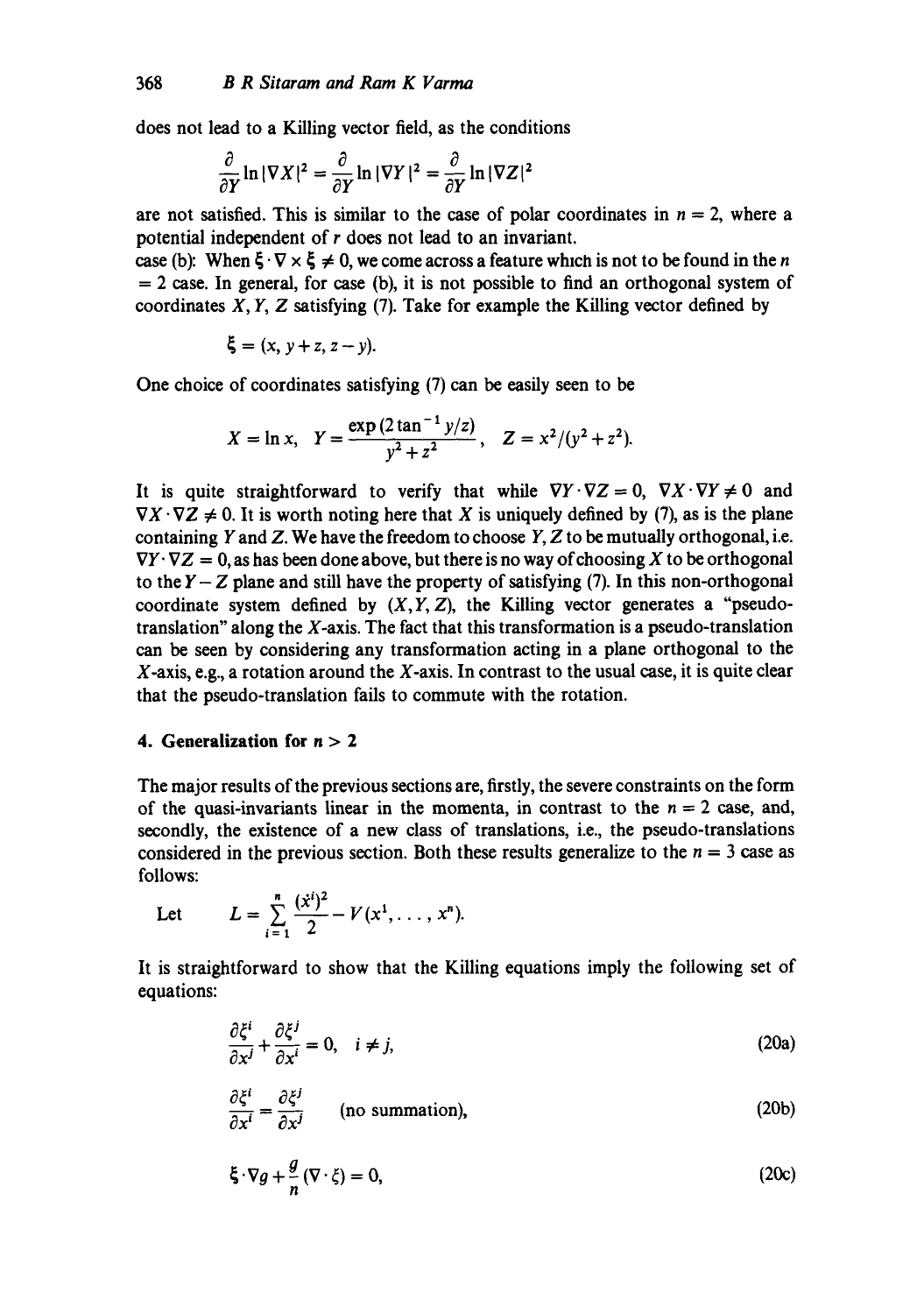where  $q = (E - V)$ . Equations (20a, b), for any triple i, j, k (i  $\neq$  j  $\neq$  k) coincide with (3d)-(3e) and hence the analysis following equations (3) applies, *mutatis mutandis,* to the above equations, leading to the conclusion that each component of  $\zeta$  is at the most quadratic in each of the  $x<sup>i</sup>$ . It is also possible to write down the most general solutions of equations (20a, b) as follows, where the summation convention has been temporarily dropped:

$$
\xi^{i} = \frac{\alpha_{i}}{2} \left[ (x^{i})^{2} - \Sigma'(x^{j})^{2} \right] + x^{i} \Sigma' \alpha_{j} x^{j} + \beta x^{i} + \varepsilon_{ij} x^{j} + \delta^{i},
$$

where  $\alpha_i$ ,  $\beta$ ,  $\varepsilon_{ij} = -\varepsilon_{ii}$ ,  $\delta$  are arbitrary constants, and where  $\Sigma'$  stands for a summation over *j*, with the  $j = i$  term dropped.

Given such a  $\xi$ , we now investigate the conditions under which there exists an orthogonal coordinate system  $(X<sup>i</sup>)$  such that the components of  $\xi$  become  $(1, 0, \ldots, 0)$ . This condition is easily seen to be  $\nabla X^1 = \xi/|\xi|^2$ . If we define a 1-form  $\eta$  on the space defined by the (X<sup>*i*</sup>) by  $\eta = \xi^{i} dx^{i}$ , then this condition can be written as  $dX' = \eta/|\xi|^{2}$ which implies that  $d\dot{\eta} = \eta \wedge d$  (ln  $|\xi|^2$ ) and hence that  $\eta \wedge d\eta = 0$ . This last condition is not always satisfied by  $\xi$ , as for example for  $\eta = x^i dx^i + x^3 dx^2 - x^2 dx^3$ , for which  $\eta \wedge d\eta = 2x^i dx^i \wedge dx^2 \wedge dx^3 \neq 0$ , showing the existence of pseudo-translations for all n  $> 2$ . Note that this analysis is valid for all n; for  $n = 2$ ,  $n \wedge d\eta$  is always 0, while for  $n = 3$ , the condition  $n \wedge dn = 0$  is equivalent to the condition  $\xi \cdot (\nabla \times \xi) = 0$ .

#### **5. Conclusions**

As noted in our earlier work (Sitaram and Varma 1984), CM systems, while being nonintegrable in the sense of absence of sufficient number of integrals of motion, could still be quasi-integrable in the sense that for a given set of initial conditions (e.g., those defined by a given value of the energy), the equations of motion are integrable (i.e. reducible to quadrature). A change in the set of initial conditions, (e.g. a change in the energy) however, could result in the destruction of the quasi-invariants, leading to the possibility of chaos. This leads us to a picture of transition to chaos in CM systems as being a series of energies where the system is quasi-integrable, followed by regions of chaos due to the destruction of the quasi-invariants. As shown in our earlier work, it is easy to construct examples of the CM systems which are quasi-integrable for some energy in the case  $n = 2$  degrees of freedom. For  $n > 2$ , it is rather difficult to show quasi-integrability except in special cases, as in general, it is necessary to construct  $n - 1$ quasi-invariants. However, the existence of even a single quasi-invariant for  $n > 2$  is likely to make a qualitative change in the dynamics, as the allowed phase space is smaller than in the general case. Note that in the general case (i.e. where there do not exist any quasi-invariants), the allowed phase space is  $2n - 1$  dimensional, while the existence of a m quasi-invariants brings down the allowed phase space dimension to  $2n - m - 1$ . For  $m = n$ , a theorem due to Sarlet *et al* (1985) shows that the allowed phase space dimension is in fact one-dimensional.

It is possible, in principle, to extend our analysis to the case of quasi-invariants of order  $> 1$  in the momenta for  $n > 1$ . (The case of second order invariants for  $n = 2$  has already been discussed in our earlier paper). We see two problems with such an extension: